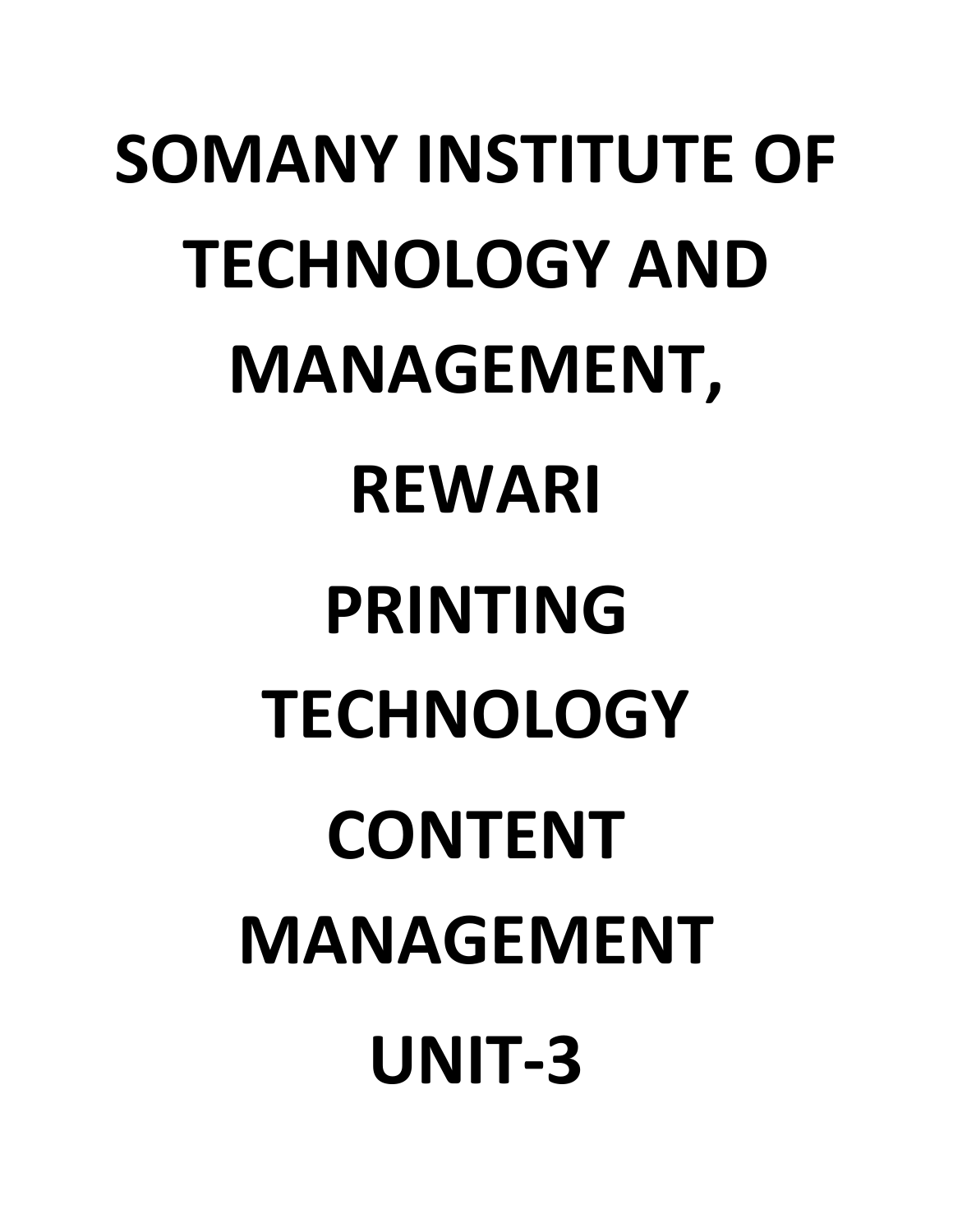#### Why should you tag content?

Tagging is fundamentally a means to classify content to make it structured, indexed and – ultimately – useful.

There are a number of benefits from using tagging and they can be broadly summarised as the following:

- Future-proof existing archive of content and future authoring
- Frees content from technological and organisational restraints
- Monetise archive content through better advertising rates and recommendations
- Increased syndication for marketing services
- Increase licensing potential
- Generate tag-clouds of reader preferences and interests for insight
- Improved content search capability

In addition to the tags themselves and the act of tagging content, a collection of tags into a group showing relative emphasis or popularity is called a tag cloud.

| Users / User #1                   | <b>Topics</b><br><b>Sources</b><br>Sections        | <b>Deliveries</b>                                                                                                                                                                                                                                                                                                                                                                                                                                                                                                                                                                                                                                                                             |                                                                                                                                 |
|-----------------------------------|----------------------------------------------------|-----------------------------------------------------------------------------------------------------------------------------------------------------------------------------------------------------------------------------------------------------------------------------------------------------------------------------------------------------------------------------------------------------------------------------------------------------------------------------------------------------------------------------------------------------------------------------------------------------------------------------------------------------------------------------------------------|---------------------------------------------------------------------------------------------------------------------------------|
|                                   |                                                    |                                                                                                                                                                                                                                                                                                                                                                                                                                                                                                                                                                                                                                                                                               |                                                                                                                                 |
| User #1                           |                                                    |                                                                                                                                                                                                                                                                                                                                                                                                                                                                                                                                                                                                                                                                                               |                                                                                                                                 |
|                                   |                                                    |                                                                                                                                                                                                                                                                                                                                                                                                                                                                                                                                                                                                                                                                                               |                                                                                                                                 |
| onn_id<br>A384D5F                 |                                                    | tabitook<br>289743824                                                                                                                                                                                                                                                                                                                                                                                                                                                                                                                                                                                                                                                                         | idio<br>$\mathbf{1}$                                                                                                            |
|                                   |                                                    |                                                                                                                                                                                                                                                                                                                                                                                                                                                                                                                                                                                                                                                                                               |                                                                                                                                 |
| 21st August 2013<br>LISER CREATED |                                                    | 12th December 2013<br>FIRST INTERACTION                                                                                                                                                                                                                                                                                                                                                                                                                                                                                                                                                                                                                                                       | 15th January<br>LAST INTERACTION                                                                                                |
|                                   |                                                    |                                                                                                                                                                                                                                                                                                                                                                                                                                                                                                                                                                                                                                                                                               |                                                                                                                                 |
|                                   | Airc<br>AdSense<br>Mobile phone<br>Flipboard, Inc. | Azmi v Kirklees Metropolitan Borough Council<br>$\begin{tabular}{c c c c c c} \textbf{Apple} & \textbf{Data} & \textbf{Data} & \textbf{Data} & \textbf{Data} & \textbf{Data} & \textbf{Data} & \textbf{Data} & \textbf{Data} \\ \textbf{A} & \textbf{Data} & \textbf{Data} & \textbf{Data} & \textbf{Data} & \textbf{Data} & \textbf{Data} \\ \textbf{A} & \textbf{A} & \textbf{A} & \textbf{A} & \textbf{A} & \textbf{A} & \textbf{A} & \textbf{A} \\ \textbf{A} & \textbf{A} & \textbf{A} & \textbf{A} & \textbf{A}$<br>Online advertising Bacon EMarketer<br>Forrester Research Facebook<br>Trendr: Use case Podcast<br>YouTube Smartphone<br>Initial public offering<br>Led Zeppelin Rdio | Jin iPhone Bookmarklet<br>Investment banking Revenue Twitter Google Spotify Instagram<br>Android <sup>Big Four</sup> Mind share |

idio platform: A customer interest tag cloud of interests generated from content they've interacted with.

As small part of what idio's technology does is give clients both editorial insight (what are the most popular content topics that your audience are engaging with) and [customer](http://www.theguardian.com/media-network/2013/aug/21/content-marketing-analytics)  [insight \(what content topics and interests is this person/are these people interested](http://www.theguardian.com/media-network/2013/aug/21/content-marketing-analytics)  [in\)](http://www.theguardian.com/media-network/2013/aug/21/content-marketing-analytics) from the tag-clouds we generate from their content and customer interactions.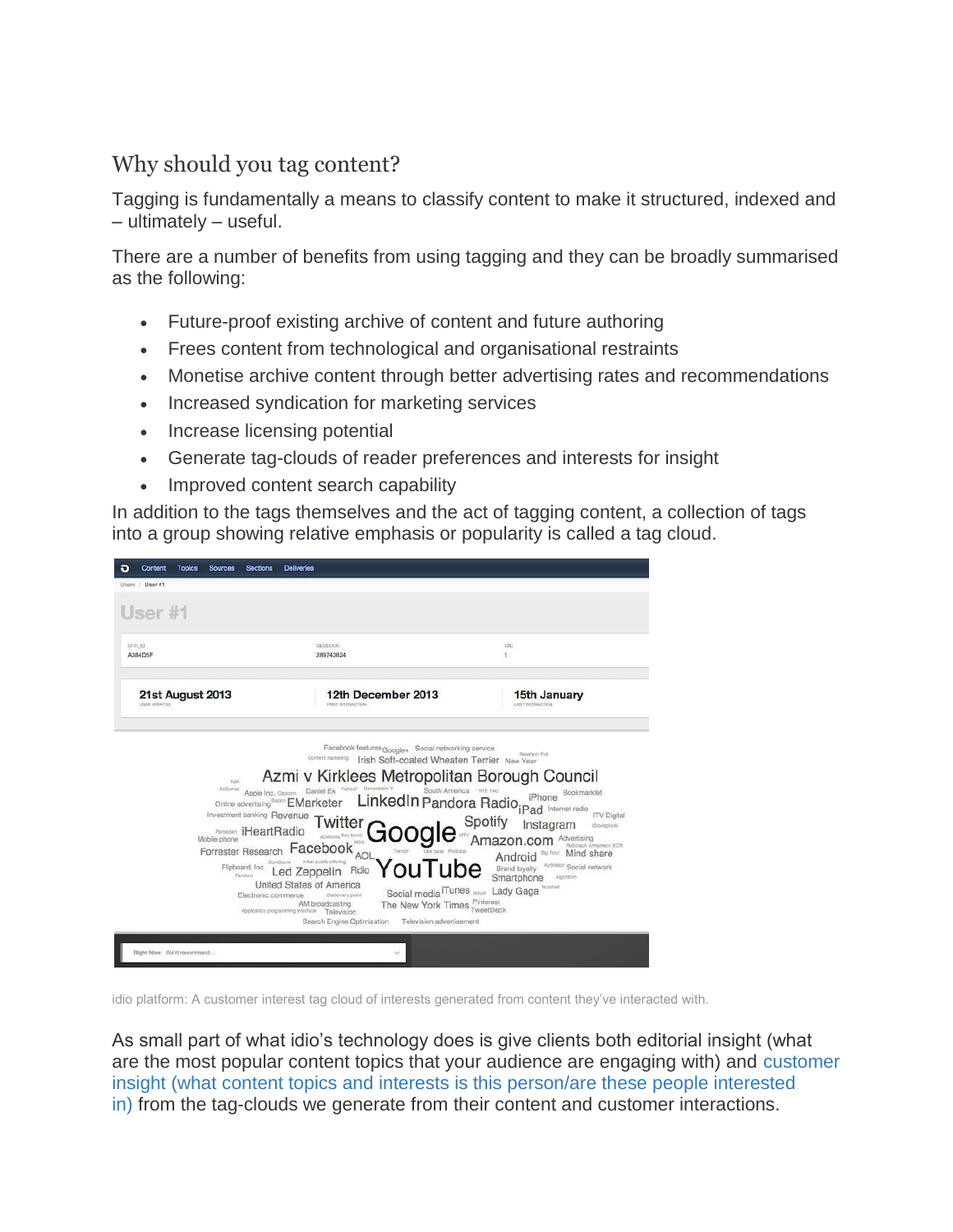#### How to tag content and who does it?

Whether your content is authored and published within a CMS (whether it be a lightweight WordPress CMS or an enterprise equivalent) or a marketing automation system, it will always require metadata to be added to it to give it context and make it 'machine readable' (so that the system can search for it).

#### **Manually**

If you are a publisher or brand with a committed content marketing programme dealing with large volumes of content in different formats and used across different channels and content management systems, good luck with that.

Manually assigning tags to content is possible when you are either interested in adding very little metadata (perhaps, you are a travel publisher and tag content solely with the countries mentioned within it: 'Japan', 'Sweden' and 'Northern Ireland') or producing little new content.

However, this becomes impractical – both individually and corporately – when you are creating lots of new articles a day. Even more so, when you wish to add extra types of metadata (such as the people, brands and institutions mentioned within an article).

This is something that many content marketers start to brush up against when they've been producing content for some time, seen significant successes and are now looking to create greater quantities quickly . Quite simple, manual tagging does not scale well.

#### **Automatically**

Here's where things get interesting.

There are many, many, many technological solutions out there that can handle the task of adding classifying metadata to your content. Fundamentally, these technologies are all using content analytics and semantic extraction engines to analyses pieces of text and makes it readable for computers. It allows computers to understand the topics, people, places, companies and concepts in the content, sentiment towards aspects of the content, and the language of that content.

#### Who tags content and to what effect?

Examples of content analytics engines which do content tagging (to varying degrees of sophistication and automation) include [Open Calais](http://www.opencalais.com/) and [Inform.](http://inform.com/)

For some organisations, it is enough to classify and tag content purely to structure and organise it for internal purposes.

However, for customer-facing organisations which are keen to intelligently use that content – perhaps in an email communication or on a webpage – to create personalized and relevant customer experiences, classified content needs to be intelligently delivered.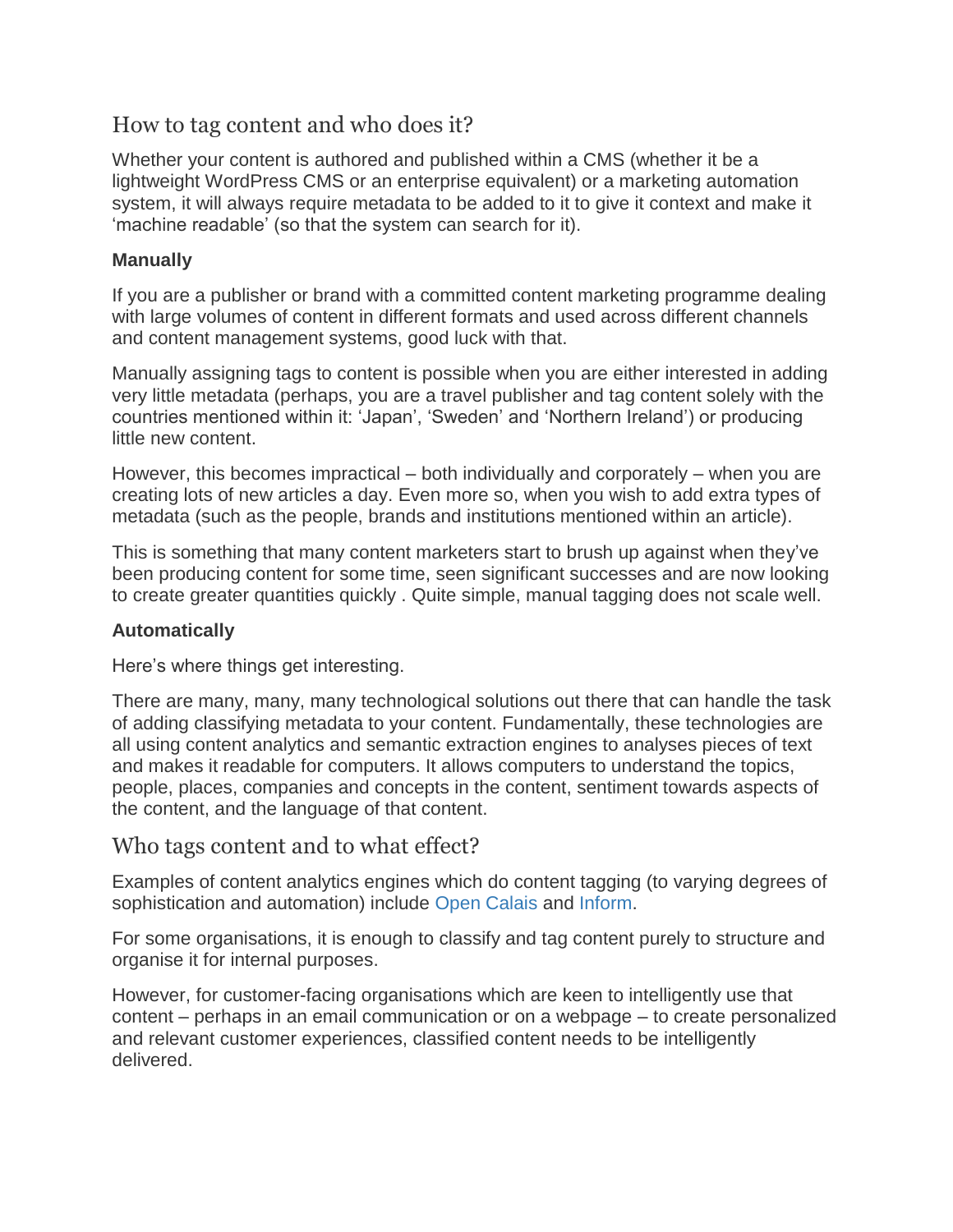#### **Automating content classification** *and* **automating content delivery – the marketing sweet spot**

Below is a quick quadrant, idio has created to show who does what and when it comes to both categorising content (whether it is to be done manually or automatically) and how sophisticated the content personalisation is based off of the metadata assigned to piece's of content and the customer's subsequent interactions with it: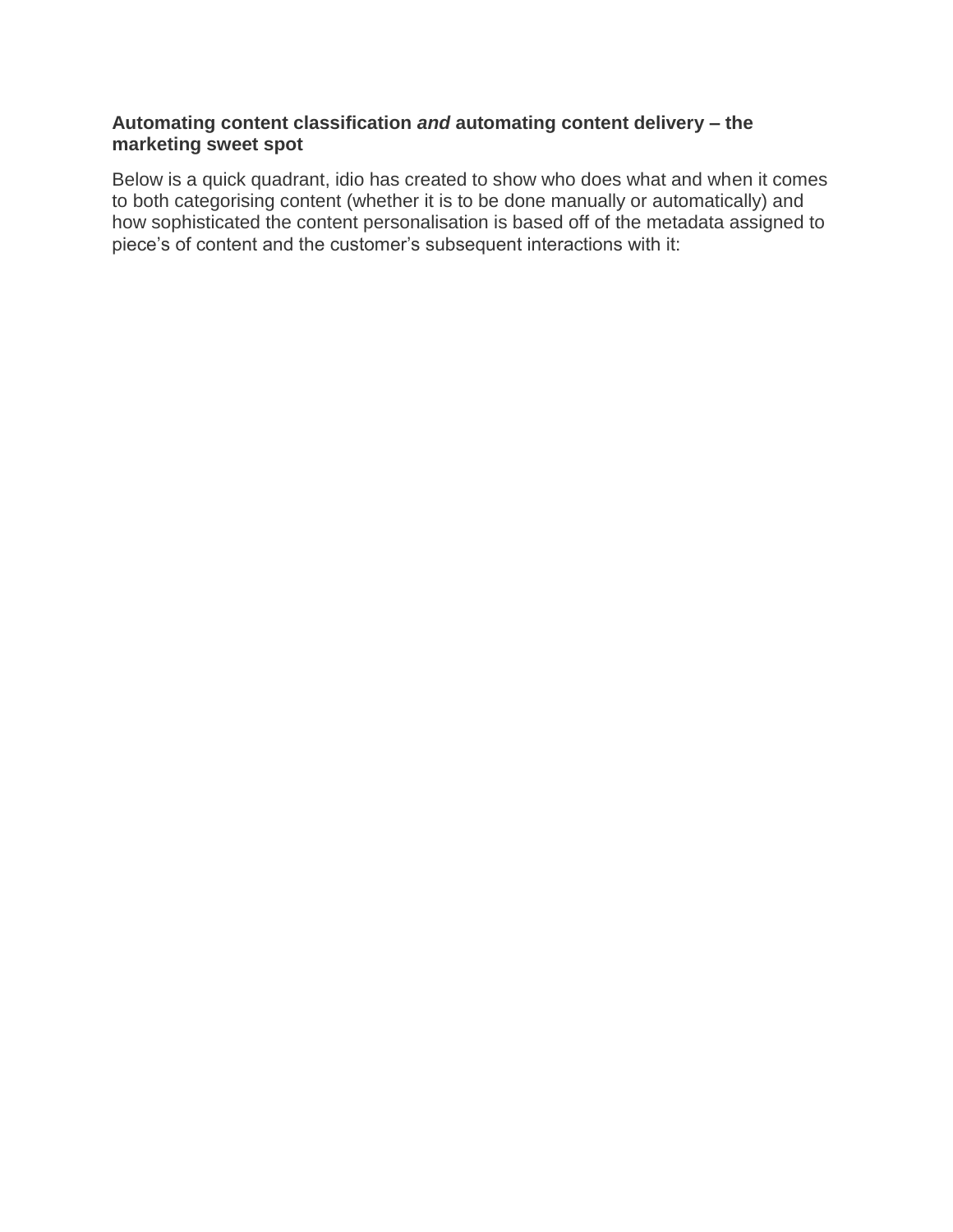# What is a tag?

A tag is a piece of metadata assigned to content. Tags can be applied to both pages and assets. You can think of tags as keywords or labels that an author attaches to some content in order to make it easier to find, use or understand.

Tagging allows authors to attach keywords to content. Within AEM, tags can be classified into a number of categories called "namespaces". These namespaces typically correspond to an individual department's site.

Each new site is provisioned with its own namespace; an institution-wide namespace is also used for tagging global assets — e.g., commonly-used photos and icons.

## What are the benefits of using tags?

Tags can be an effective means of **organizing your AEM pages or assets**. By tagging your assets (PDF documents, images, etc.) you can make them easier to find using AEM's Content Finder. As an author begins typing a keyword in the Content Finder, suggested tags will appear in a drop-down menu. The author can then select that tag to see a listing of all assets with the associated tag.

#### How are tags used?

Tags are often used in conjunction with List components. *SFU News* uses a List component to display links to pages that have been tagged with a particular category name. See [www.sfu.ca/sfunews/community.html](http://www.sfu.ca/sfunews/community.html) for a list of stories that have been tagged "Community", for example.

Once a page has been tagged, you can use the Show Tags component to display those tags directly on the page. You can choose between displaying the first tag, or all tags associated with that page.

## Nesting tags to create a taxonomy

AEM allows users to build tag hierarchies—or taxonomies—wherein a number of tags can be nested under a parent tag. This allows for the creation of tagging taxonomies. For example, the tag "volleyball" may be nested under a more generic tag of "sports"; a tag for "student orientation" might be nested under "events", and so on.

## Tagging best practices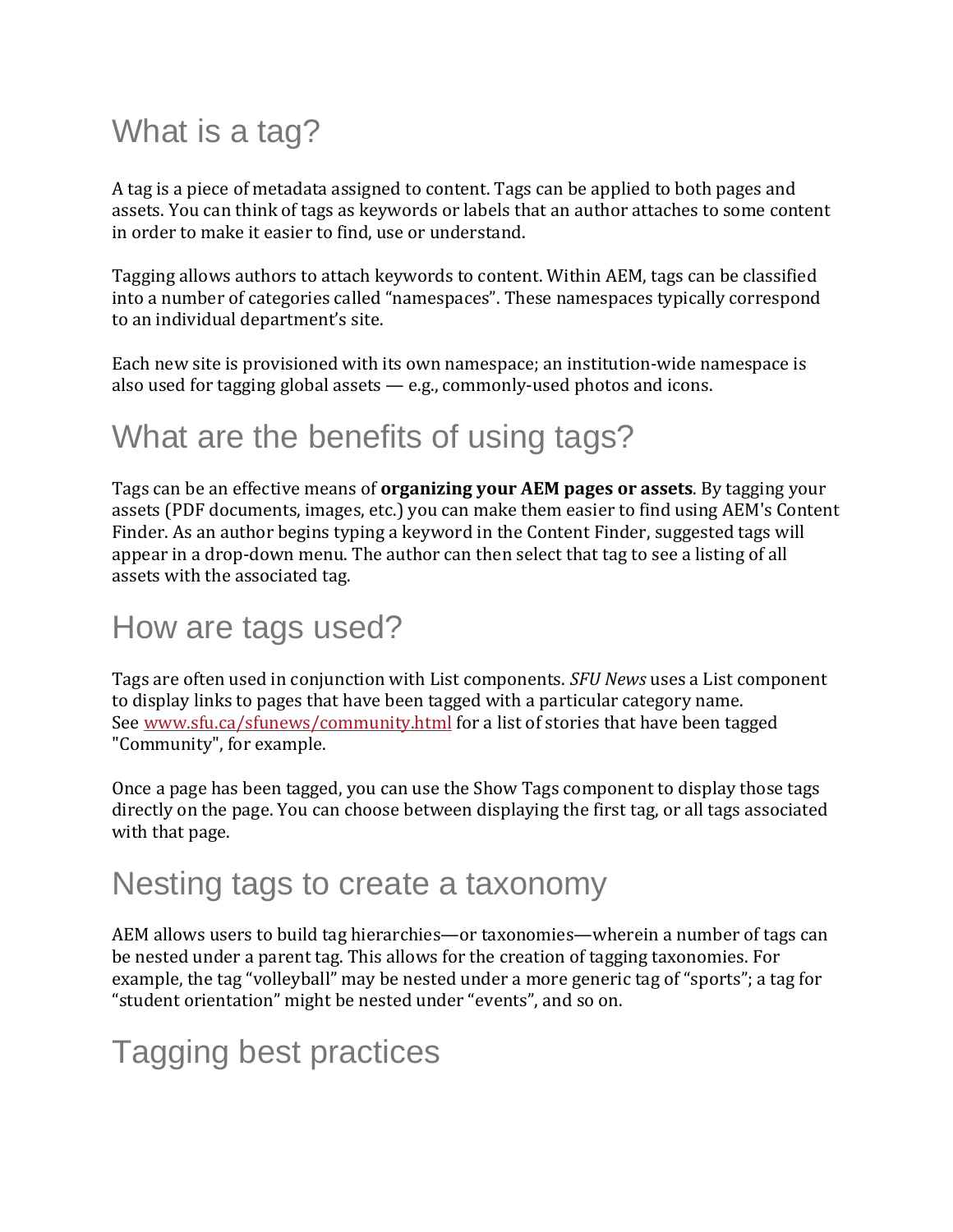- Tags should be meaningful and readable to the end user. Consider that your tag may be displayed on a web page as well as used to organize content.
- Create a tagging taxonomy that makes sense for your department. Use nested tags to illustrate hierarchical relationships.
- If you are tagging content for use by authors outside of your department, consider providing a reference sheet.

[BUILDING A PAGE](https://www.sfu.ca/cms/howto/advanced/build-a-page.html)

[CREATING A FORM](https://www.sfu.ca/cms/howto/advanced/creating-a-form.html)

[SOCIAL TOOLS](https://www.sfu.ca/cms/howto/advanced/social-tools.html)

ORGANIZE AND DISPLAY PAGES & LINKS

- **[Using Tags](https://www.sfu.ca/cms/howto/advanced/organize-and-optimize/tags.html)**
- [Using Categories](https://www.sfu.ca/cms/howto/advanced/organize-and-optimize/using-categories.html)
- [Using a Horizontal List Display](https://www.sfu.ca/cms/howto/advanced/organize-and-optimize/horizontal-list.html)
- [Blog and News Display Options](https://www.sfu.ca/cms/howto/advanced/organize-and-optimize/blog-and-news-display.html)
- **•** [Advanced Queries](https://www.sfu.ca/cms/howto/advanced/organize-and-optimize/advanced-queries.html)
- [Creating a Custom Display List](https://www.sfu.ca/cms/howto/advanced/organize-and-optimize/custom-list.html)

#### [STYLING A PAGE](https://www.sfu.ca/cms/howto/advanced/style-a-page.html)

[FOR SITE ADMINISTRATORS](https://www.sfu.ca/cms/howto/advanced/for-site-admins.html)

## Creating a Tag

1. Click on the Tag icon to go to the **AEM Tagging Module**.

Each website has its own corresponding tag folder, i.e., namespace. You will see a folder labeled with the name of your website.

2. Click and select your website's namespace on the left.

3. Click **Create** near the top of the right panel, and a menu will appear.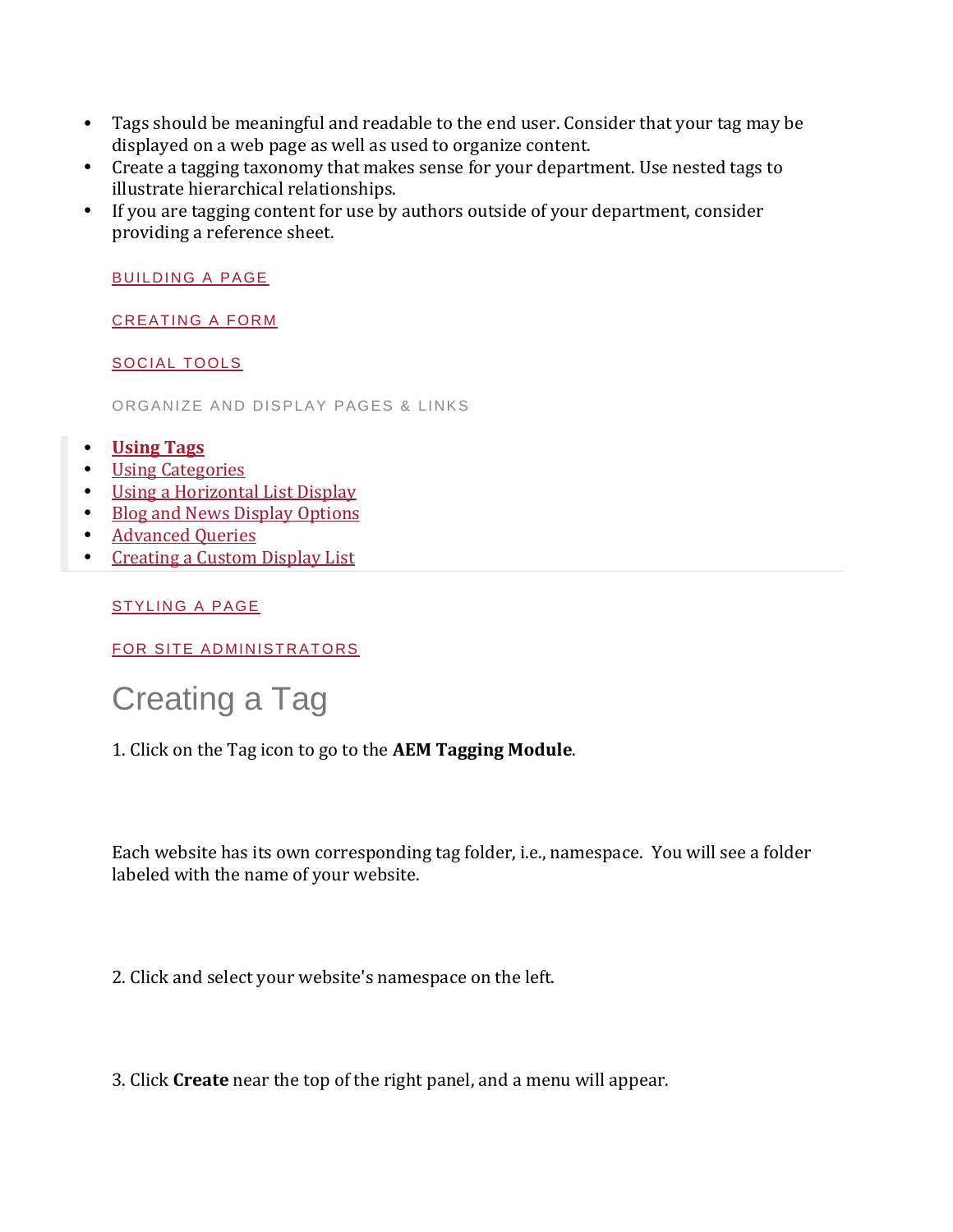4. Enter the following information for the new tag:

- The **Tag Name** is the keyword that will be attached to the asset or page when it is used. Typically, it is in lowercase letters.
- The **Title** is what will be displayed in certain components (e.g., Categories in a blog will display the titles). Both the Name and Title of a tag are required fields.
- The **Description** is an optional field, and is not displayed when the tag is used, but allows you to enter more information about the tag and its usage.

Once you have finished entering the required information, click **Create** to create the new tag.

## Creating a Nested Tag

Nested tags are created the same way as regular tags. The only difference is you must first navigate to and select the parent tag. Thus the parent tag must already exist before creating the nested tag.

1. Click the "**+**" icon beside your website's namespace to display the first level tags.

2. Select the parent tag you wish to create the nested tag under. In this example, the parent tag (**Sports**) is one level deep. However it's possible to have a parent tag that is multiple levels deep, in which case expand the lower level tags until you can select the desired parent tag.

3. Create the nested tag by following steps 3-4 of [How to create a tag.](https://www.sfu.ca/cms/howto/advanced/organize-and-optimize/tags.html#create)

# Tagging AEM Pages

1. Access the page you would like to tag. From the sidekick menu, click on the **Page tab** and select **Page Properties ..** .